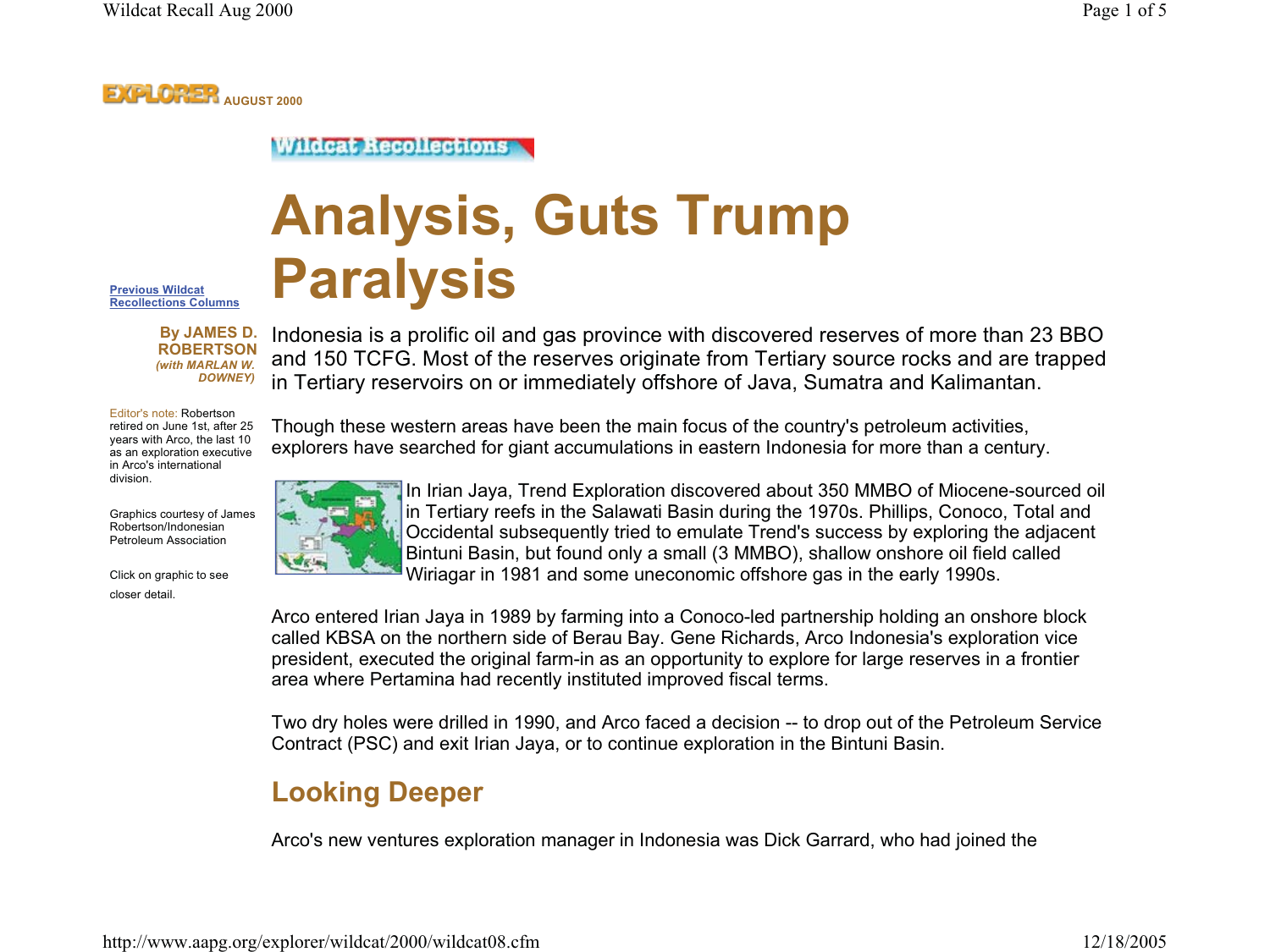company's Jakarta office in 1989. Working with him was a team comprising Larry Casarta, Sonny Sampurno and Suherman Tisnawidjaja.

This group performed two critical analyses that convinced Arco not to relinquish its position:

- 1. The first was Casarta's interpretation of some old KBSA seismic data, which hinted at a pre-Tertiary structure below the shallow Wiriagar oil field.
- $\overline{2}.$  The second was a new geochemical evaluation of the Wiriagar oil, which showed that the oil  $\overline{1}$ was from a Jurassic, not Tertiary source.

Combined with the knowledge from well control that the Jurassic Roabiba sandstone pinched out from south to north across the Wiriagar area, the two analyses suggested that there could be a hydrocarbon-bearing structural/stratigraphic trap at Jurassic level below the shallow Wiriagar field.

The prospect was christened Wiriagar Deep.

The team convinced Arco's international exploration executive management, Marlan Downey and Jamie Robertson, of the merits of their analyses and hypothesis, and Arco stayed in the play.



## **Overcoming Obstacles**

Arco approached the rest of the KBSA partnership in late 1991 with a recommendation to jointly drill a deep test (Wiriagar Deep No. 1) on the Wiriagar structure.

The partners, who had already spent \$145 million on the block, declined the proposal. Arco was unwilling to carry the other partners in a deep test despite the attraction of retaining KBSA's sunk cost pool, and no deal was reached among the group.

Arco's commercial manager in Jakarta, Thorkild Juul-Dam, then developed an economic case for a new PSC, aided by drilling manager Brett Crawford's analysis that the deep well could be drilled for much less than operator Conoco's cost estimate. The KBSA PSC expired, and Arco began discussions with Pertamina for a new PSC.

Crucial to these discussions were Roger Machmud, president of Arco Indonesia, and Larry Asbury,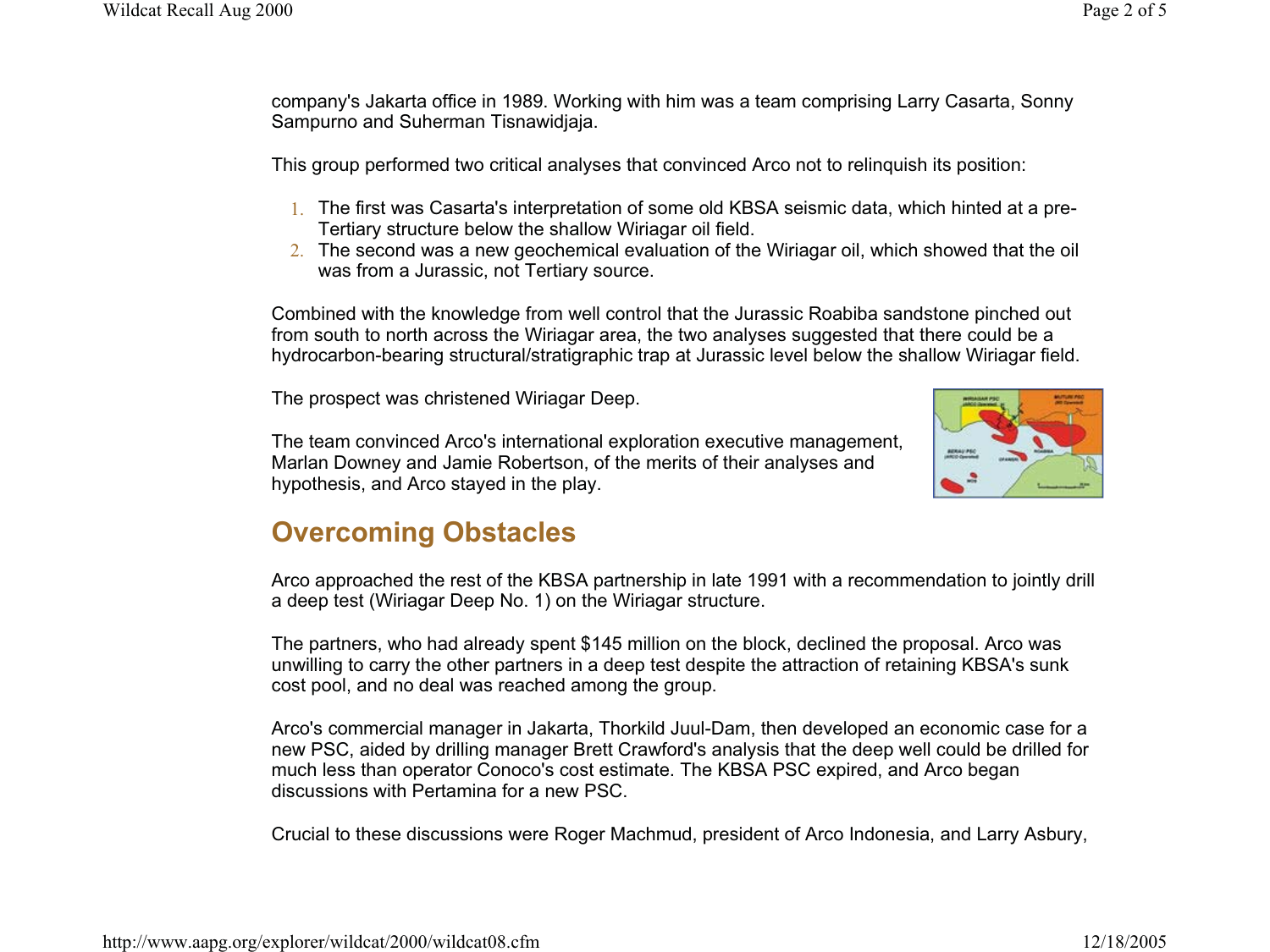operations corporate vice president. Machmud and Asbury entered into serious negotiations with Pertamina in June 1992.

A new onshore Wiriagar PSC covering the deep structure and incorporating newly revised frontier incentives was signed in February 1993. Kanematsu joine<u>d Arco as a part</u>ner in the block. With help from Richard Leturno of drilling operations, petrophysicist Tony Lawrence and reservoir engineer John Marcou, Wiriagar Deep No. 1 was successfully drilled, logged and tested at 30 MMCFPD in August 1994.

The well was initially disappointing, as it was not an oil discovery.

However, a thoughtful analysis of pressure data by Larry Casarta and John Marcou indicated that the gas zones were significantly overpressured, and that a gas column height in excess of 2,000 feet was a reasonable interpretation of the data.

In other words, the discovery could be large enough to anchor an LNG project even if there was no downdip oil leg below the gas.

Tom Velleca, Arco corporate vice president of exploration, encouraged by chief geologist David Nicklin and chief geophysicist Barry Davis, decided to move ahead with appraisal of the Wiriagar Deep discovery -- but there was a commercial obstacle. If Casarta and Marcou were right about the size of the accumulation, much of the field lay to the south on the offshore Berau PSC held by an Occidental-led partnership.

Brad Sinex at Arco International's headquarters in Plano, Texas, took charge of the negotiations with Occidental and worked a farm-in to the Berau Block aided by Thorkild Juul-Dam in Jakarta. Oxy had already spent \$64 million on the Berau PSC and had an additional \$8 million work obligation.

Sinex was able to secure a 60 percent working interest for the Arco/Kanematsu group and operatorship for Arco in February 1995 in return for funding the drilling of a well. Offshore appraisal subsequently demonstrated that the Wiriagar anticline was indeed a large gas-bearing structure.

Geophysicist Stephen Scott joined the exploration team in December 1994. In addition to producing the maps on which the Wiriagar Deep appraisal locations were selected, Scott worked with Casarta and Sampurno to refine the regional geological picture. Previous Total, Occidental and Arco maps had contoured some small closures to the east of Wiriagar.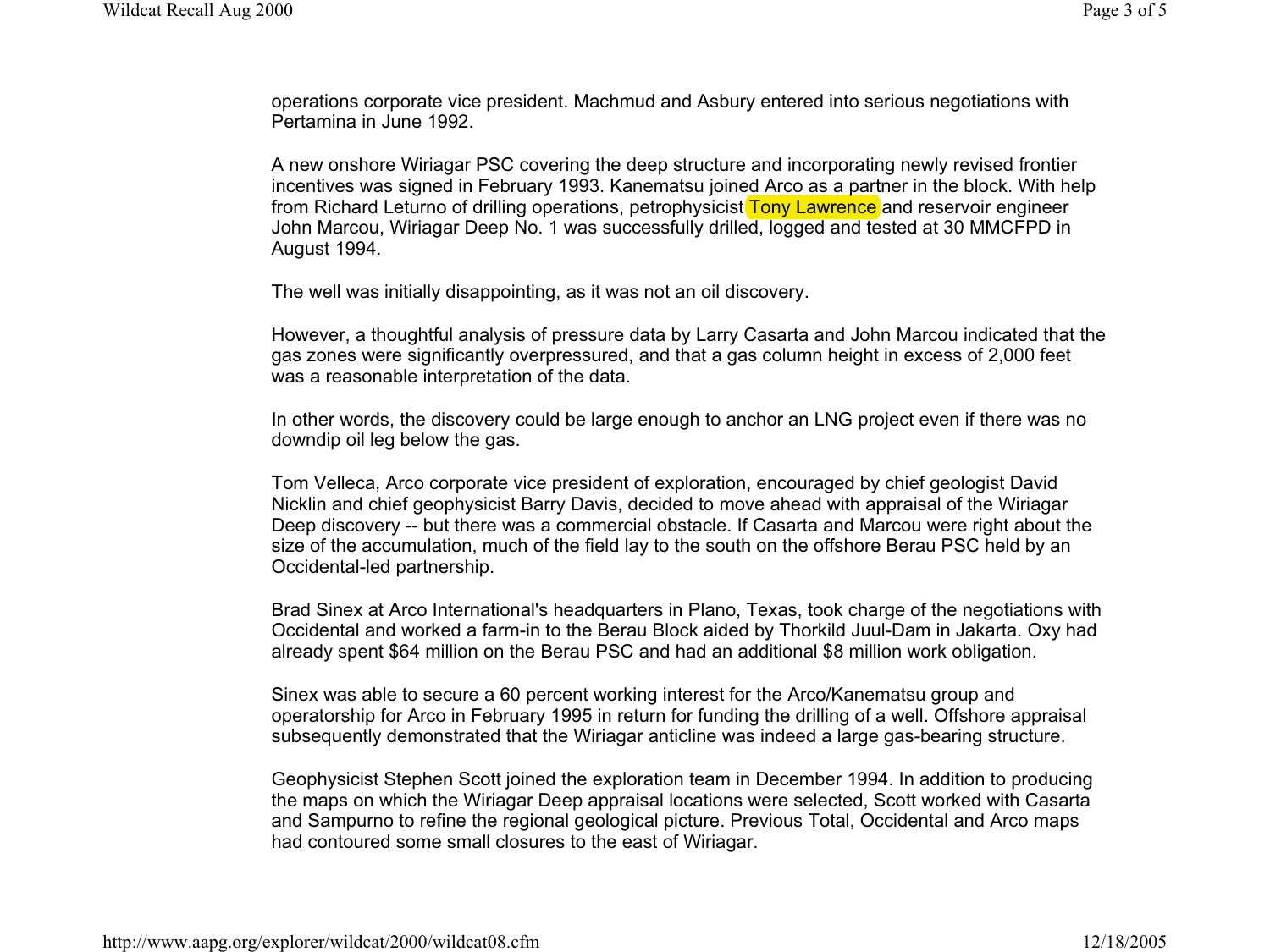Scott put all the regional data together, and conceived that the closures could be part of one large anticline parallel to and immediately east of the Wiriagar fold. The new closure was named Vorwata.

Vorwata had a potential technical problem: At Jurassic level, it was several thousand feet deeper than the Wiriagar anticline, and generally accepted wisdom was that porosity would be low and reservoir quality poor.

John Duncan became exploration VP of Arco Indonesia in 1992, and in addition to managing the Indonesian exploration program was also a technical expert on burial history analysis. Recognizing that there might be a more optimistic scenario for Vorwata Jurassic reservoir quality, Duncan consulted with Alton Brown of Arco's geoscience technology group in Plano.

Brown analyzed burial history, facies controls and diagenesis, and concluded that conventional wisdom was wrong and reservoir quality would be fine.

That analysis gave Arco the confidence to push Vorwata as a viable drilling target to expedite certification of gas reserves. Vorwata No. 1 was drilled in late 1996, Brown's porosity prediction was exactly correct, and the well tested at 31 MMCFPD in January 1997.

Subsequent appraisal confirmed that Vorwata was a significant gas accumulation. The Wiriagar Deep/Vorwata complex, together with satellite gas accumulations, has now been named Tangguh by the Republic of Indonesia.

After 25 wells, 500 pressure measurements, more than a mile of cores and a 3-D seismic survey, DeGolyer & MacNaughton in mid-1998 estimated Tangguh to contain at least 24 TCF of reserves.

## **Lessons Learned**

So what are the lessons of this super-giant gas discovery?

- Perhaps -- That it is very hard to be optimistic and aggressive when you are burdened with past exploration failure costs.
- Perhaps -- Having acreage is nice, but knowing what is on acreage is even more useful.